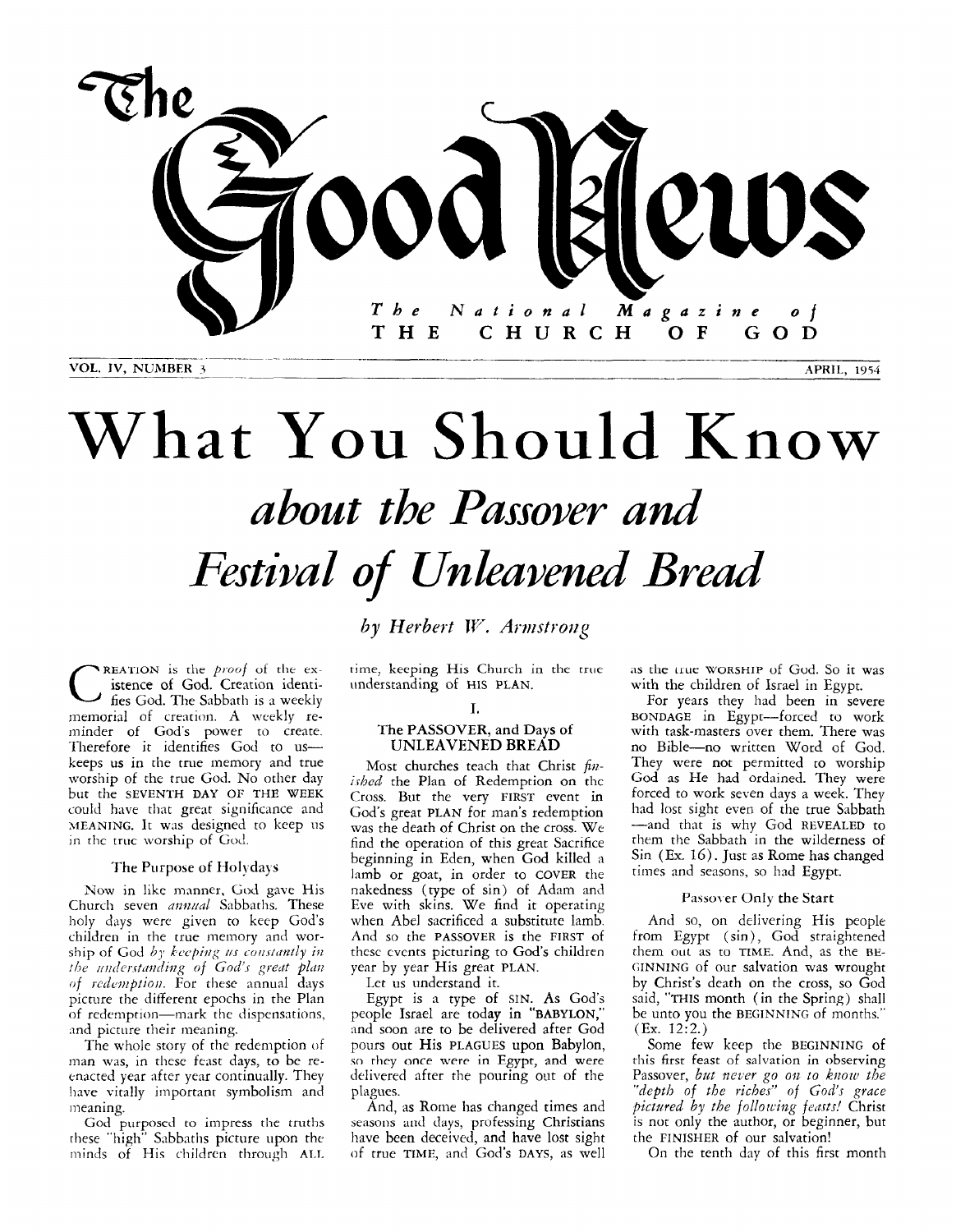picturing Christ's sacrifice to come. They observed? The NIGHT they came out tice the PASSOVER is not the 15th, but<br>ate the flesh IN THAT NIGHT. At mid-<br>night the death-angel came, but PASSED during the daytime the 14th, b night the death-angel came, but PASSED during the daytime the 14th, but after past. And notice, too, the FEAST men-<br>OVER every house where the BLOOD had that day had ENDED—after the sun had tioned here is not the 14th (tho This was IN, not AFTER the 14th THIS IS THE NIGHT of the Lord to be day. They shed the blood of the lamb, observed." Which is the NIGHT to be

tails it is vital that we notice at this be observed!<br>point. Perhaps we have not seen them The following verses, beginning verse is the FIRST of the seven days of un-<br>before. It *proves* that the Passover shall 43, form a

**kill the lamb AT DUSK (Jewish official** month of Abib the Lord thy God translation). Verse 8, they shall eat the *brought thee forth out of Egypt* BY be roasted and eaten -the TIME is still the same night—the 14th. Verse 12: proof?<br>
"But the SEVEN DAY period begins the "But the SEVEN DAY period begins the "But the SEVEN DAY period begins the<br>
"But the SEVEN DAY Personer has Notice Exodus 12. Verse 6, they shall

taned directions for striking the blood lisrael went out with an high hand in TEENTH day is the FEAST. Let us get<br>on the door-posts—the TIME this was the sight of all the Egyptians." that distinction clearly in mind. It is done, as proved above, was the night<br>next of the 14th Notice carefully verse part of the 14th. Notice carefully verse<br>22. "with the lines lines and the true side of Now some believe that they killed 14th is the PASSOVER. This FEAST day  $\frac{1}{22}$ : "stike the lintel and the two side-<br>posts with the blood that is in the basin;<br> $\frac{1}{4}$ th-about  $\frac{2}{3}$  PM pear the END of<br>Nous side-<br>Nous side-<br>Nous side-<br>Nous side-<br>Nous side of the two sideposts with the blood that is in the basin; 14th—about 3 P.M., near the END of Now with these facts well in mind, and NONE OF YOU SHALL GO OUT AT the day—ate it that night, the 15th let us turn back to Exodus 12. Notice THE shall be unto you for a *memorial*; and were permitted to leave their houses day) and then went on out of Egypt ye shall keep it A FEAST to the Lord that night. They remained IN their THAT SAME NIGHT. But this theory will **MORNING."** Notice that carefully! NONE

bread . . . and in the FIRST DAY there (the 14th) the Lord smote the first-<br>(the 14th) the Lord smote the first-<br>The Israelites were not permitted to shall be AN HOLY CONVOCATION to horn of Egypt. Verse **10,** Pharaoh rose

He called for Moses and Aaron. This THEIR HOUSES UNTIL MORNING-SO

*Jrom the land of Egypt UNTIL THAT* during the NIGHT part of the FIFTEENTH.

the Israelites were instructed to take a **NIGHT-the 15th Nisan!** Notice the In, Not After, 14th! lamb without blemish. They kept it paragraph composed of verses 40-42 . . . Now to connect one other vital point, lamb without blemish. They kept it paragraph composed of verses 40-42 . . . Now to connect one other vital p UNTIL—not atter—the 14th day of the "Even the selfsame day it came to pass, turn to Numbers 28:16-17. "IN the same first month, AT EVEN, at DUSK as that all the hosts of the Lord WENT OUT the fourteenth day (not AFTER it) the Jewish translation has it—between from the land of Egypt. It is a NIGHT **PASSOVER** of the Lord. And IN the FIFthe two evenings, or between sunset and to be much observed unto the Lord for TEENTH *day* (not BEFORE it) of this dark, when it was killed.<br>dark, when it was killed. *bringing them out of the land of Egypt*: month *is* TH rk, when it was killed.<br>This was IN, not AFTER the 14th THIS IS THE NIGHT of the Lord to be unleavened bread be eaten." day. They shed the blood of the lamb, observed." Which is the NIGHT to be Lev. 23:5-6 says the same thing. No-"Even the selfsame day it came to pass, that all the hosts of the Lord WENT OUT to be much observed unto *the Lord foi bringing them out of the land of Egypt:* observed." Which is the NIGHT to be observed? The NIGHT they came out of Egypt. They went OUT of Egypt, not during the daytime the 14th, but after that day had ENDED-after the sun had set-the following NIGHT--on the 15th *Abib!* And THAT night, the 15th, is tO

before. It *proves* that the Passover shall 43, form a new paragraph, and refer leavened bread.<br>be observed the 14th, not the 15th. again to PASSOVER—the 14th day. However sin

Now, notice Deut. 16:1. "Observe the the houses during the 14th day, it came<br>month of Abib, and keep the passover to be called one of the days of unleav-<br>ce Exodus 12. Verse 6, they shall unto the eternal thy God: for in t Notice Exodus 12. Verse 6, they shall unto the eternal thy God: for in the ened bread by New Testament times, but<br>kill the lamb AT DUSK (Jewish official month of Abib the Lord thy God when this is done EIGHT DAYS are intranslation). Verse 8, they shall eat the *brought thee forth out of Egypt* BY<br>flesh *in that night*—still the 14th. Verses NIGHT." Notice it, they did not GO OUT entire EIGHT DAY period is, in New 9-11 continue to describe how it shall of Egypt, until NIGHT. And this night entire EIGHT DAY period is, in New<br>19-11 continue to describe how it shall of Egypt, until NIGHT. And this night Testament usage, called by the n

Egypt *this night,* and will smite all the DEPARTED from Rameses in the **first** ended. stborn"-still same night--14th. month, ON THE FIFTEENTH DAY OF The 14th day is the Passover. It is the Now notice carefully the paragraph THE FIRST MONTH; ON THE MORROW first of God's festivals. It is NOT the Now notice carefully the paragraph THE FIRST MONTH; ON THE MORROW *first* of God's festivals. It is NOT the beginning verse 21. Here are more de-<br>https://www.incomedia.org/services/services/services/services/services/servi FEAST DAY mentioned here. In the FIF-<br>tailed directions for striking the blood lisrael went out with an high hand in **TEENTH** day is the FEAST. Let us get

There it **is,** in plain language.

**Celaiming that is when the Passover was** that night. They remained IN their THAT SAME NIGHT. But this theory will throughout your generations; ye shall houses UNTIL MORNING! They remained not hold water, in view of ALL these keep it A FEAST by an ordinance FOR-Scriptures, and following through Exo-<br>Scriptures, and following through Exo-<br>Now read on. Verse 29, at midnight<br>Now read on. Verse 29, at midnight<br>dus 12.<br>By the shall ye eat unleavened through Exo-<br>hread only shall ye ea Now some believe that they killed the lamb between noon and Sunset the 14th-about 3 P.M., near the END of the day-ate it that night, the 15th

*leave their houses* that night after eating you." up in the night. This was of course after<br>the lamb. They remained in their own WHAT DAY is established as a ME-<br>houses—up in the land of Goshen—un-<br>MORIAL—not a shadow, a MEMORIAL—a the death anger passed at midnight, and<br>therefore *after midnight*,<br>if daylight. Then they went to their title therefore *after midnight*.<br>He colled for Moses and Assoc. This iil daylight. Then they went to their FEAST-to be kept **FOREVER?** Notice, it Egyptian neighbors, and borrowed from is the day that is the FEAST--"Ye shall the cancel for moses and naron. This<br>must have taken some time, but still the<br>same night. Verse 33, the Egyptian peo-<br>lons of them. It took TIME to notify<br>reast DAY-the 15th Abib, not the same night. Verse 33, the Egyptian peo-<br>ple were urgent to get rid of the Israel-<br>hem. It took TIME to all this It at the Pessonial Pessonial and Pessonial the please of the Israelple were urgent to get rid or the israelics<br>itcs. Verse 35, the Israelites borrowed of<br>the Egyptians silver and gold and cloth-<br>the Egyptians silver and gold and cloth-<br>might, when Pharaoh rose up, and still MORIAL, to be the Egyptians silver and gold and cloth-<br>ing, and spoiled the Egyptians. When?<br>have gotten out of Egypt the same night. Convocation, FOREVER! SEVEN DAYS are have gotten out of Egypt the same night. Convocation, **FOREVER!** SEVEN DAYS are The Israelites were in their own houses included, and we have shown that the Surely this borrowing and spoiling of<br>the Israelites were in their own houses included, and we have shown that the<br>in Goshen ALL THAT NIGHT. Exodus seven-day period begins the 15th, after the Egyptians took several hours. The<br>Israelites were forbiden to LEAVE in Goshen ALL THAT NIGHT. Exodus seven-day period begins the 15th, after<br>The Estation of Estate the Leaven of The 12:10 further proves this. Whatever 12:10 further proves this. Whatever re-<br>mained of their roasted lamb uneaten is the PASSOVER, but IN THE FIFthis spoiling and borrowing took place<br>through the DAYTIME of the 14th day.<br>Exodus 24 Hours After Passover their homes UNTIL MORNING.<br>Exodus 24 Hours After Passover their homes UNTIL MORNING. them. It took TIME to do all this. It

But—notice this highly important They did not LEAVE Egypt until after was the PASSOVER, or 14th. But it is int—the Israelites did not GO OUT that day ended—after night fall again, not—it is the 15th day. point—the Israelites did not GO OUT that day ended—after night fall again, not—it is the 15th day.<br>from the land of Egypt UNTIL THAT during the NIGHT part of the FIFTEENTH. (*Please continue on page 4*)

picturing Christ's sacrifice to come. They observed? The NIGHT they came out tice the PASSOVER is not the 15th, but over every house where the BLOOD had that day had ENDED—after the sun had<br>been sprinkled.<br>There are some *very important de*-<br>the following NIGHT—on the 15th passover is elsewhere called a feast), but<br>the FEAST DAY is the Lev. 23:5-6 says the same thing. No-

> ain to PASSOVER—the 14th day. <br>Now, notice Deut. 16:1. "Observe the the houses during the 14th day it came. "PASSOVER."

> > 15th, after the 14th, or Passover, has

shall be AN HOLY CONVOCATION to

This day is the FEAST DAY-a ME-

here spoken of, and ordained forever,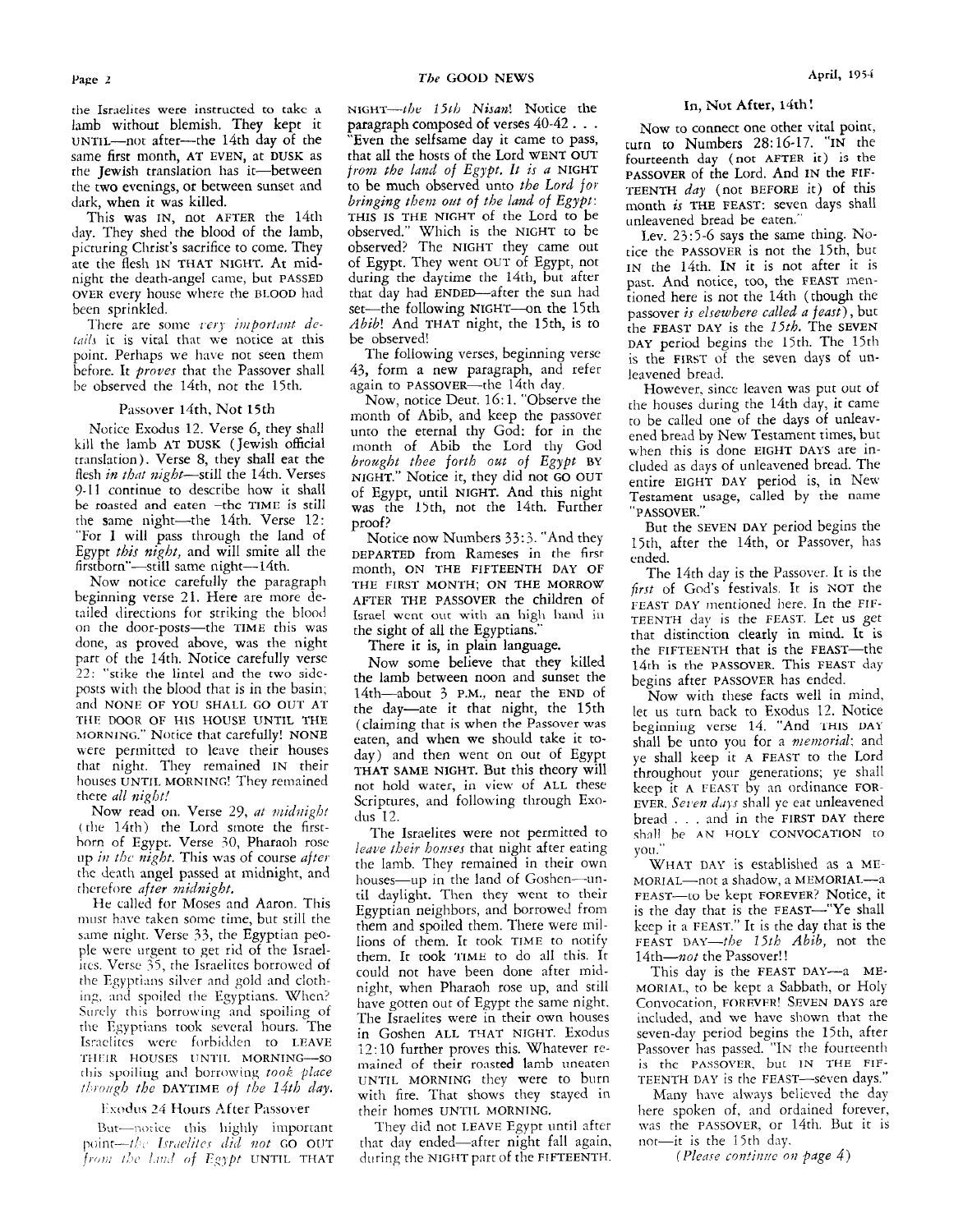# You **Are** NOT an "Armstrongite"

*Some of our members need to learn to what Church they belong!* 

by Richard D. Armstrong

**D**  $\sum_{\text{oblong}}$  to? When your friends ask you, "What is your church? belong to? When your friends ask you, "What is your church? What denomination do you belong to?' -what is your answer? Do you tell them you are an "Armstrongite?"—or a member of the "Armstrong Movement"-the man that preaches over the radio on the World Tomorrow program?

**JUST WHAT DO YOU TELL THEM?** 

First, let's look at the word "church." As it was originally used, the word "church" meant a *group of people*; no more, no less. It did not mean **a** holy group or a Christian group-just a group of people. That is the meaning of the original Greek word, *eklesin.* 

If you call yourself **"a** follower of Herbert W. Armstrong" or any other *man*, then you are not a follower of Clirisr-hence not a Christian! The word *Christian* implies one who is a *follozver* of Jesus Christ, who patterns his life after the life Christ led, who believes His teachings and follows His precepts.

Whom did Christ follow? One, and only one-God the Father! Christ is the *hend* of the true church, even as the husband is the head of the wife!

As popularly applied, the word 'Church" is taken to mean **a** group of people bound together by a common creed or religious belief. There are inany different churches of this world, each with its own name, each with the name of the particular person, creed or custom it follows.

What, then, is our creed and whom do ice follow? Whose group are we and to *ii'/70m do* wc *beloiig?* 

#### Is Christ Divided?

Notice I Corinthians 1:12-13 where Paul says, "Now this I say, that every one of you saith, I am of Paul, and I *oi* Apollos; **and** I of Cephas; and I of Christ."

Is Christ divided? Was Herbert W. Armstrong crucified for you? Or **were**  ye baptized in the name of Armstrong?

We are not to follow human *men* but we must follow Christ even as He followed the Father.

The true and correct name for the church (group of people) that is God's, that belongs to him-keeps his commands is "The **CHURCH OF** GOD." Its members pattern their lives after His Son who lived perfectly. It **is GOD'S**  group, or **GOD'S** Church! This name implies that we have given ourselves to God-recognize Him as the *sapreme authority* on this earth at the present time and have come to be able to be chasrized by him, to accept correction and reproof where we are wrong and follow God's true **WAY!** 

Every *other* Church does what it feels is right. Or follows what some human being (or board of men) has set down as his precept of what is right by his own **private** interpretation of the Biblc.

Let us look now at Isaiah *55.* Beginning with the sixth verse we read: "Seek ye the Lord while he may be found, call ye upon him while he is near: Let the wicked *forsake his way,*  and the unrighteous man *his thoughts*; and let him return unto the Lord and he will have mercy upon him; and to our God, for he will abundantly pardon."

Notice that we must *forsake* **OUR ways** and turn to the ways of **GOD.** Thus we **KNOW** HIM **IF WE KEEP** HIS **COMMANDMENTS** ( 1 John *2:4,* 6). *so*  God's true church is a church or group of scattered individuals who recognize God as RULER-as the SUPREME AU-**THORITY REIGNING ON EARTH AT THE**  PRESENT TIME-recognizing that it is God who is working out His **PURPOSE**  here below!

#### True Church Receives Correction

Notice Hebrews 12:5-13. We find here that everyone who is a true child of God is being chastened-rebuked by God. That means that he is having to be shown where he is wrong and is willing to admit it and do what is right-go the other way, as God commands!

Notice what it says in the eighth verse: "But if ye be without chastisement, whereof all are partakers, then are ye **BASTARDS,** and **NOT** sons." Read it! Now we know that we are the children of God if He chastens us and is our constant guide in life, not just an empty belief that we think about a few hours a day or a week!

In II Peter 3:18 we find another sign

of God's true church. True Christians are those who *grow* in grace and in the knowledge of our Lord and Saviour Jesus Christ. Here is another way of knowing which is **GOD'S** true church. It is **NOT a**  stagnant group, but a group that  $grous$ .  $spiritually$  in **GRACE** and **KNOWLEDGE**.

*A* third means by which we know **[hat** we are God's True Church is the way we recognize the *nuthority* of the Bible. Look at I1 Timothy 3:16. "All scripture is given by inspiration of God (God's own way of speaking to us directly) and is profitable for doctrine, for reproof, for correction, for instruction in rightcousness."

Brethren, *there* is the sign of those who are God's true people! Those who are overcoming, being chastened, recognize God as Supreme Authority, and know that the Bible is his inspired Word whereby He corrects us.

There is only one church or group of people on this earrh, that I know of, that is doing this! If these things are true of you, then you arc' a member of **GOD'S CIIURCII--~** Christian-and should call yourself such, NOT an "Armstrongite," or a follower of any human being.

Now, if you are being led by God, chastened and rebuked by Him, daily acknowledging where you are wrong and turning from **YOUR** ways, and learning and living HIS ways, YOU **ARE**  not an "Armstrong-ire" or a member of "the Armstrong Movement." You should boldly tell people to whom you belong. Notice Paul's teaching in Acts 20:28: "Take heed therefore unto yourselves, and to nll the flock, over the which the Holy Spirit hath made you overseers, to feed the **CHURCH** OF GOD, which he hath **PURCHASED** with his own blood!" We *belong* to God! *You* are **n** member of the Church of God! **A MEMBER** OF GOD'S **TRUE CHURCH** and

#### The **NAME** of the Church

The Bible gives us the true **NAME** of the Church in *twelve* different places. Twelve is God's **COMPLETE** number.

In five passages where the true **NAME**  of the Church appears, the entire Body of Christ-the Church as a whole-is in-

( *I':cr!se cnaliizire on page* 6)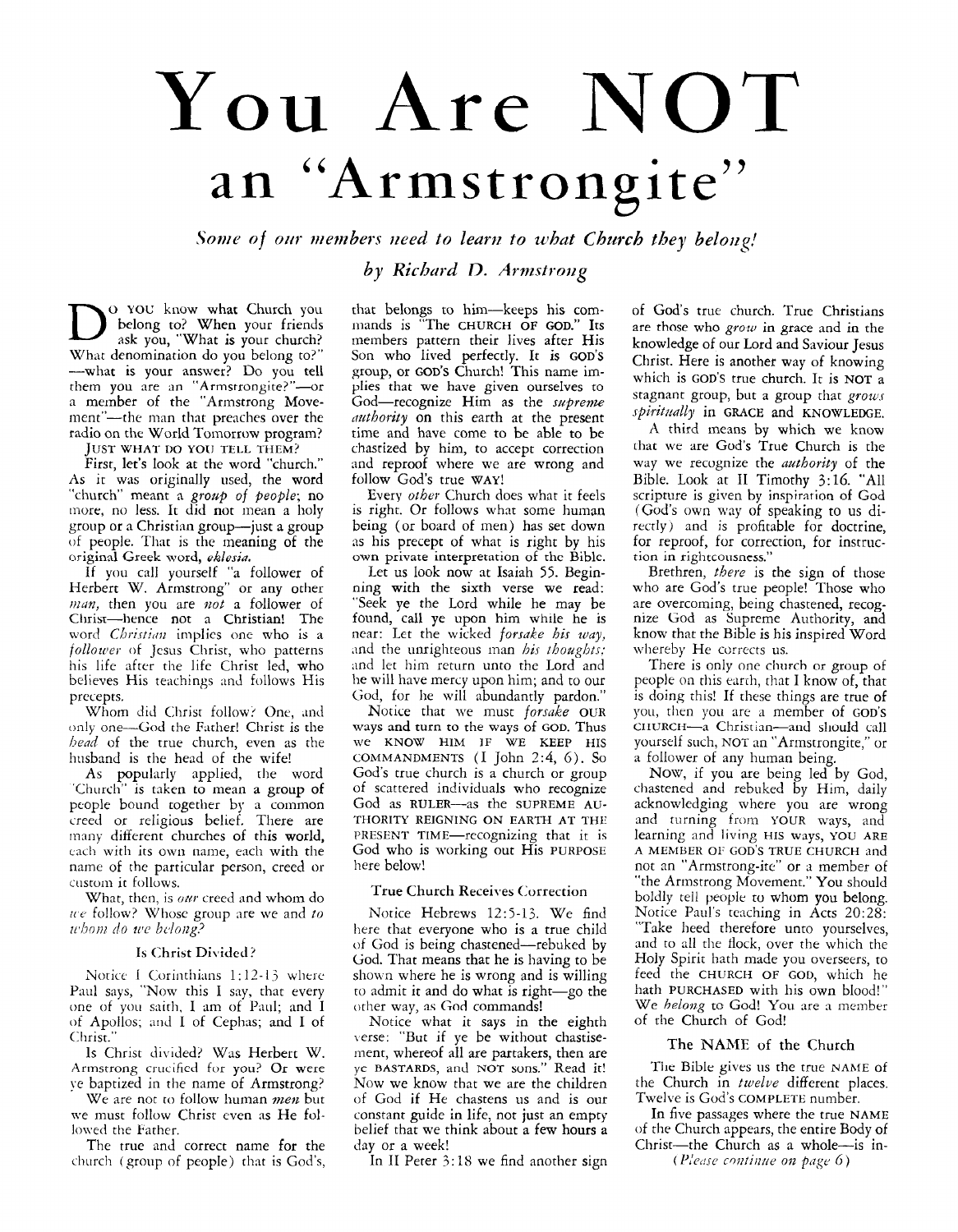

### **What** You **Should** .Know

#### *(Continued from page 2)*

Now this day-the 15th-is established a **HOLY CONVOCATION**. Look in the dictionary. A Convocation is an assembly of the people where their presence is *commanded*, under power and authority. A *Holy* Convocation is a religious assembly, for purposes of worship. The weekly Sabbath is **a** holy convocation. So is Abib 15th. Our presence is COMMANDED, under God's power and authority. But let us continue on.

Notice. now, beginning verse 16: "And in the first day (of the seven, 15th Abib), there sliall **be** an holy convocation, and in the seventh day (21st Abib) there shall be an holy convocation to you . . . And ye shall observe the **FEAST OF UNLEAVENED BREAD**: for IN **THIS SELFSAME DAY"** (the **FIF-TEENTH Abib)** - "have I brought your armies out of the land of Egypt: therefore shall ye observe **THIS DAY"-** (the  $FIFTEENTH$ , not the  $14$ th) --"in your Senerations by an ordinance **FOREVER"**  (verses 16-17).

There it is! *Before* the ceremonial Law of Moses! The day established as a sabbath, or holy convocation *forever* is the *feast day*, the selfsame *day* on which they WENT OUT of Egypt, and they *went onf* on the 15th. **not** the 14th (Nu.  $33:3$ .

This day is a MEMORIAL, not a shadow of the cross. A memorial of DELIVER-ANCE from EGYPT, which pictures to us **DELIVERANCE** from SIN!

To keep us constantly in the MEM-ORY of the great fact that, having had

#### *The* **GOOD NEWS April, <sup>1954</sup>**

our sins **FORGIVEN** by Christ's **BLOOD**  (pictured by the  $14th$ ) *we are not to stop there,* and **REMAIN** in sin, but to *Go* **OUT** *tjzf'tiy* from sin! Why should we observe the 14th, picturing remission of **PAST** sins, and then we, *COM-***MANDMENT-KEEPERS** of **ALL** people, refuse to continue the feast of unleavened bread, picturing the **COMING OUT** of sin -seven days of unleavened bread symbolizing and picturing **COMPLETE** putting away of sin, *or, ilz other words,* **THE KEEPING OF THE COMMANDMENTS!** 

These **FEAST DAYS** picture the **KEEP-ING OF THE COMMANDMENTS!** 

#### Not Abolished With Old Covenant

Observe that the days of unleavened bread arc a PERIOD, having two highday **SABBATHS.** And this **PERIOD** is established FOREVER-while the Israelites were still in Egypt-before one word of the ceremonial Law of Moses had been given or written-before God even proposed the Old Covenant!

What the Law of Moses, or the Old Covenant, did not bring or institute, **THEY CANNOT TAKE AWAY!** And in Fenton's translation, we find the 16th verse translated **thus:** "consequently **ING INSTITUTION."** The whole period is included. **KEEP THIS PERIOD AS AN EVERLAST-**

This **ALONE** ought to prove that the **HOLYDAYS-and** the seven days of unleavened bread-are *binding today*, and **FOREVER!** 

Now, if these texts apply to the 15th, not the 14th, as they assuredly do, and is here conclusively proved, then is the Passover established **FOREVER?** Indeed it is! But **THESE** texts above refer to the **FEAST,** and *not* the **PASSOVER.** In the paragraph beginning Ex. 12:21 the **PASSOVER** is again referred to, and verse *34* establishes it **FOREVER!** 



*"The* **WORLD** TOMORROW"

**Herbert W. Armstrong analyzes today's news, with the prophecies of The WORLD TOMORROW** !

**TO ALL OF EUROPE: Mondays, Greenwich time. RADIO LUXEMBOURG** - 23:30

**ABC NETWORK, TRANSCONTI-NENTAL-Every Sunday. Consult local newspaper radio schedules for time and station,** or **keep** on **hand the log printed** in **the Januar) issue of** *The* **PLAIN** TRLJTH.

**TO THE NATION** & **CANADA: XFG-1050** on **dial, every night,**  *8:30* **P.M. Central** *sld.* **time.** 

\_\_

Other stations at usual time.

#### Purpose of Festival

But let us learn the full significance of this. WHY did God ordain these feast days? What was His great **PUR-**POSE? Turn now to Exodus 13, verse-3: "Moses said unto the people, Remember **THIS DAY,** in which ye **CAME** OUT from Egypt." This was the 15th of Abib. Verse *6:* "Seven days thou shalt eat unleavened bread, and the seventh day shall be a **FEAST** unto the Eternal . . . *This is donc* **BECAUSE** of that which the Eternal did" $-$  (*a* MEMORIAL) $-$ "and it shall be for a SIGN"- (miraculous PROOF of identity)-"unto thee upon thine hand, and for a **MEMORIAL** between thine eyes"-WHY?--"that the **LORD'S**  LAW MAY BE IN THY MOUTH . . . Thou shalt *therefore* **KEEP** this ordinance."

Oh, beloved brethren, do you see the wonderful meaning? Do you grasp the true significance of it all? Do you see **God's PURPOSE?** The **PASSOVER** pictures thc **DEATH OF CHRIST** *fur zbe renzissioii*  of *sins ths ilre past.* The accepting of His BLOOD does not forgive sins we **SHALL** commit-it does not give LI-**CENSE** to continue in sin-therefore **WHEN** we accept it, our sins are forgiven only up to that time-PAST SINS.

But shall **we** *rtnp there?* Past sins forgiven. Hut we are still *flesh beings.* We still shall suffer *temptations.* Sin has held us *in its clutch*—we have been SLAVES to sin, in its power. And **we are** *powerless* to deliver ourselves from **it!** We have been in **BONDAGE** to sin. Let us understand the picture-the meaning.

#### Quitting Sin Utterly

To what extent shall we put away sin? Not partially, but **COMPI.RTELY!**  And, as leaven is also a type of sinleaven puffs up, and so does sin—and. as **SEVEN** is God's number symbolizing Passover with the *seven days* of *unlear ened he&!*  **COMPLETENESS, WC are** tO *follow* the

The picture---the meaning---the symbolism, is not complete with Passover alone. Passover pictures the ncceptance of Christ's Blood for the **REMISSION** of *past* sins. It pictures the CRUCIFIED -the DEAD-Christ.

Shall we leave Christ hanging on the cross! The seven days of **UNLEAVENED BREAD,** following Passover, picturc to us the **COMPLETE** *putting away* of sin, the KEEPING of the Commandmentsafter past sins are forgiven.

They picture the life and work of the RISEN **CHRIST--n.ho** ascended to the throne of God where He is now xctively at work in our behalf as our **HIGH** PRIEST, cleansing us of sin-delivering us completely from its **POWER!** 

**<sup>I</sup><sup>I</sup>**To observe Pxsover alone, **md** t!ien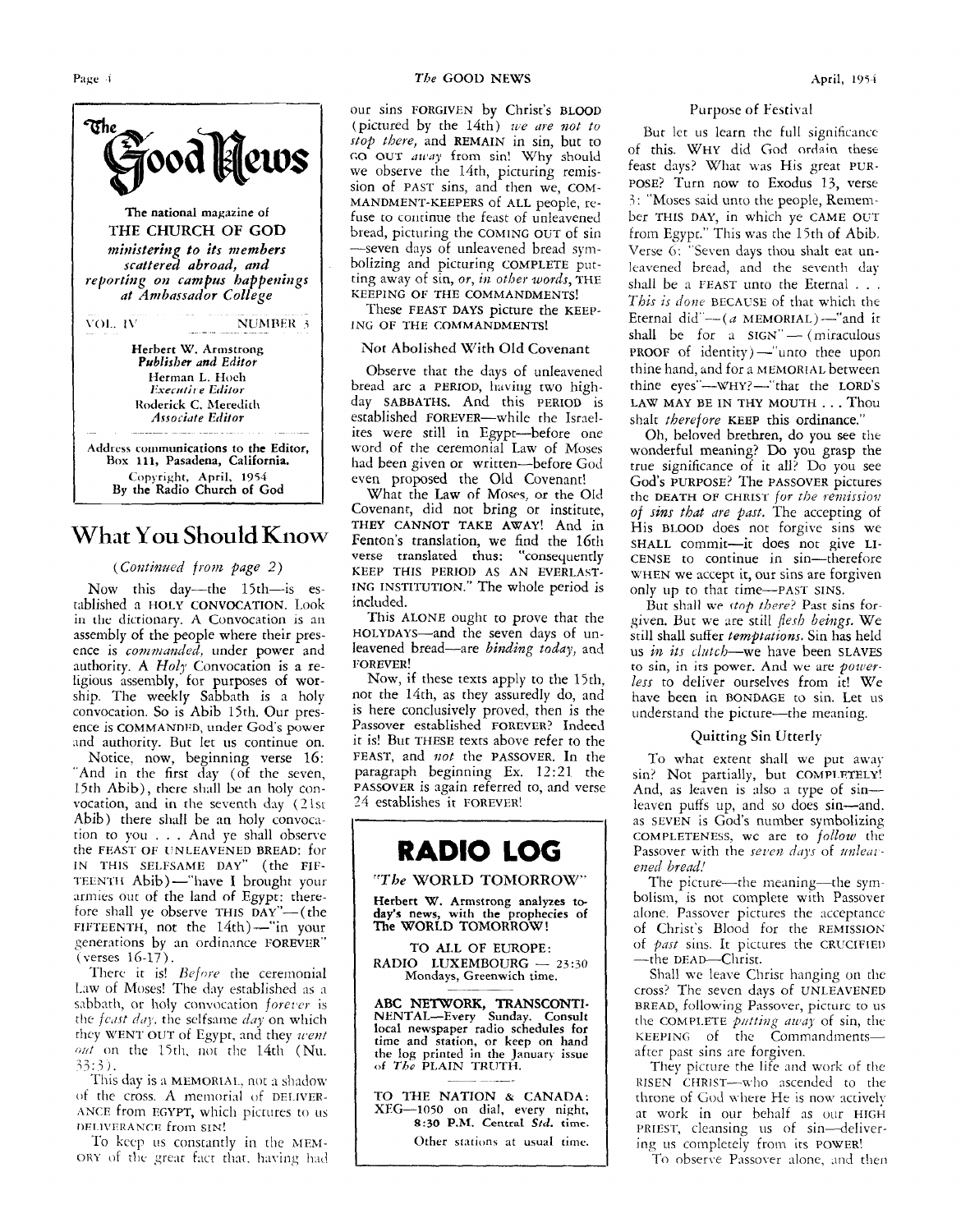fail to observe the seven days of unleavened bread, means, in the symbolism, to accept Christ's blood, and then to continue on in sin-to say with the Sunday churches the Law is done away, we are under grace, meaning license, to continue in sin!!

The seven days of the feast of unleavened bread picture the *keeping* of *the Commandments*, which is another way of saying the putting away of sin.

And, as Rome's followers have the MARK of the **BEAST** in their right hand and forehead, so God's true church is to have these feast days, the first of which *is a MEMORIAL picturing deliverance* from sin, in OUR right hand and forehead, as God's **SIGN,** in order that we shall **KEEP HIS COMMANDMENTS. And**  since the forehead is the seat of the intellect, and symbolizes **ACCEPTANCE,** and the right hand symbolizes **WORK,** we have this SIGN OF GOD there by accepting this truth about the Holy Days and days of unleavened bread, and by **NOT WORKING** on these holydays! Not only is the weekly Sabbath God's SIGN  $(E_{\rm X}, 31:12-17)$  but annual Sabbaths are siGNS as well!

#### One Incident

Just **3** short personal reference showing how marvelously this ordinance picturcs thc **PLAN OF REDEMPTION.** IL hap pened years ago at Eugene, Oregon. One year, **;is we** assembled in Holy Convocation the lax of these Sabbaths, 2 1 st Abib. one sister mentioned she had found a half slice of leavened bread behind some things in her home, during the days of unleavened bread.

She had put it out of the house immediately. Another spoke up and said she had found a can of baking powder half full, which she did not know she **had.** Another found a slice of bread and some yeast. All had put the leaven out ns soon as discovered.

How true to life is the picture! How often do we, after we think we have put way sin, discover hidden sins or habits we did not know we had-or thought we had overcome? They must be put nway, and overcome as soon as discovered.

#### The Perfect Picture

But let us notice the wonderful picrure further. The children of Israel started out of Egypt, the night of the 15th Abib, as we must, willingly, of our own accord, start *out* of sin as soon as we accept the Blood of Christ. They started out *on their own power*—and we must make the *rtnrt* of ourselves.

But they did not get far until Pharaoh pursued after them. If Egypt is a type of sin, then surely Pharaoh must picture Satan, the army of Egypt Satan's demons.

While Israel was IN EGYPT they were Pharaoh's slaves, helpless and powerless under his taskmasters--just as the sinner is in the power of the devil. But when Israel took the Blood of the lamb when *God acted,* and as a result of God's act of the plague of the first-born, Pharaoh *released* Israel. When we accept Christ's Blood, **GOD ACTS,** and the Devil must release us.

And, as the Israelites went out **WITH**  A **HIGH HAND** (Nu. *33:3),* probably in great exultation and elation over their deliverance from bondage, so does the new-born Christian start out his Christian life---up in the clouds of happiness and joy. But what happened?

Ex. 14:5-Pharaoh immediately began to *pursue after them*, with soldiers in 600 chariots. So the Devil immediately pursues *after* the new-born child of God, with his demons-and soon the ncw and inexperienced Christian finds he is down in the depths of discouragement, and tempted to give up and quit.

Notice, beginning verse 10-as soon as the Israelites saw this great army pursuing them, they lost their courage. Fear came over them. They began to grumble and complain. They saw it was **IMPOX-SIBLE** for them to get away from Pharaoh and his army, because he was too powerful for them. And they were help**less.** So **it is with** us.

#### Our Strength Not Sufficient!

But notice the message of God to them thru Moses: "Fear ye not, **STAND STILL,** and **SEE THE SALVATION** OF **THE ETERNAL** . . . for the Egyptians . . . ye *shall see them qaia* **NO MORE** forever. **THE ETERNAL SHALL FIGHT FOR**  YOU!" How wonderful!

Helpless, *we* are told to *stand still*, and see the *salzwtion of the Lord.* Hc shall fight *for us*. We cannot conquer Satan, but He can. It is the *risen Christ* ---our *High Priest*---who will cleanse us -sanctify us-deliver us-who said He would never leave us nor forsake us!

We cannot keep the commandments in our own power and strength. But Christ **IN US** can keep them! We must rely on HIM, in faith.

Notice verse 19. The angel that had gone *before,* showing the Israelites the way, now went *behivid them,* getting between them and their enemy, protecting them. And then God parted the waters of the Red Sea. "And the waters were a *wall* unto them on their right hand, and on their left." (V. 33.) In Isa. 55:1, and John *7:.37-39,* the **WA-TERS** are a symbol of the **HOLY SPIRIT.** 

The **LIVING WATERS** of God are a wall to us, on our right hand and on our left, guiding us in the true path, making the path, protecting us in it. But when Pharaoh and his army attempted to follow after lsrael in this divinely created path, these same waters completely **COV-ERED THEM,** as the Holy Spirit removes and covers our sins, and the Israelites **SAW THEM** NO **MORE!** What a wonderful picture!

#### No Sacrifices Originally

Thus we see, tlie **FEAST** of unleavened bread, as well 3s the **PASSOVER,** was ordained and established **FOREVER, PRIOR**  to the ceremonial Law of **Moses-PRIOR**  to the Old Covenant. Let us be consistent about this. Opponents tell us reply they existed *before* the Law of Moses, are carried over in the *Nezi Testament,* and therefore are binding today. these are **IN THE LAW OF MOSES.** We

Notice especially, that originally there were **NO SACRIFICES-no MEAT AND DRINK** ordinances—held on these days. See Jer. 7:22-23. These days were not *instituted* **FOR THE PURPOSE** *of the sacrifices as some have wrongly supposed.* These holydays are not shadows -they are **MEMORIALS,** and twice plainly called such. Where do we find such plain language calling the Sabbath a me**morial?** (See also Lev. 23:24.)

The Sabbath, too, existed **BEFORE**  the law of Moses-was made **HOLY UNTO THE LORD** before the Mosaic law was given.

When the Law of Moses came, with its sacrificial ordinances, its meat and drink ordinances, then **THESE SACRI-FICES AND MEAT AND DRINK OFFER-INGS WERE INSTITUTED, TEMPORARI-LY-until** Christ-To **BE HELD,** some *daily,* **SOME ON THP WEEKLY SABBATH. MONTH,** and **SOME ON EACH** 01: **THE AND SOME ON THE FIRST OF EACH ANNUAL HOLYDAYS.** 

But, mark well this fact! Where we find these sacrifices and meat and drink offerings instituted on the holydays we *find them also ou the weekly sabbath.*  The same chapters in the Law of Moses adding them to the annual days **ALSO ADD THEM TO THE WEEKLY DAYS.** 

The argument that these sacrifices held on these days does away with the days APPLIES EQUALLY TO THE SAB-**BATH!** If this argument abolishes one. it abolishes also the other. The Sunday preachers argue that these sacrifices do away with the Sabbath. We deny itwhy.? The Sabbath existed **BEFORE** these sacrifices were added. THE SAME IS **TRUE** OF **THE HOLYDAYS!** They begm. too, **BEFORE** the ritualistic Law of Moses! This is SO **PLAIN** that none will deny it except those whose hearts are rebellious against Almighty God anil His **TRUTH!** 

#### Sacrifices on Weekly Sabbath

Let us notice, *Numbers* 28 and 29: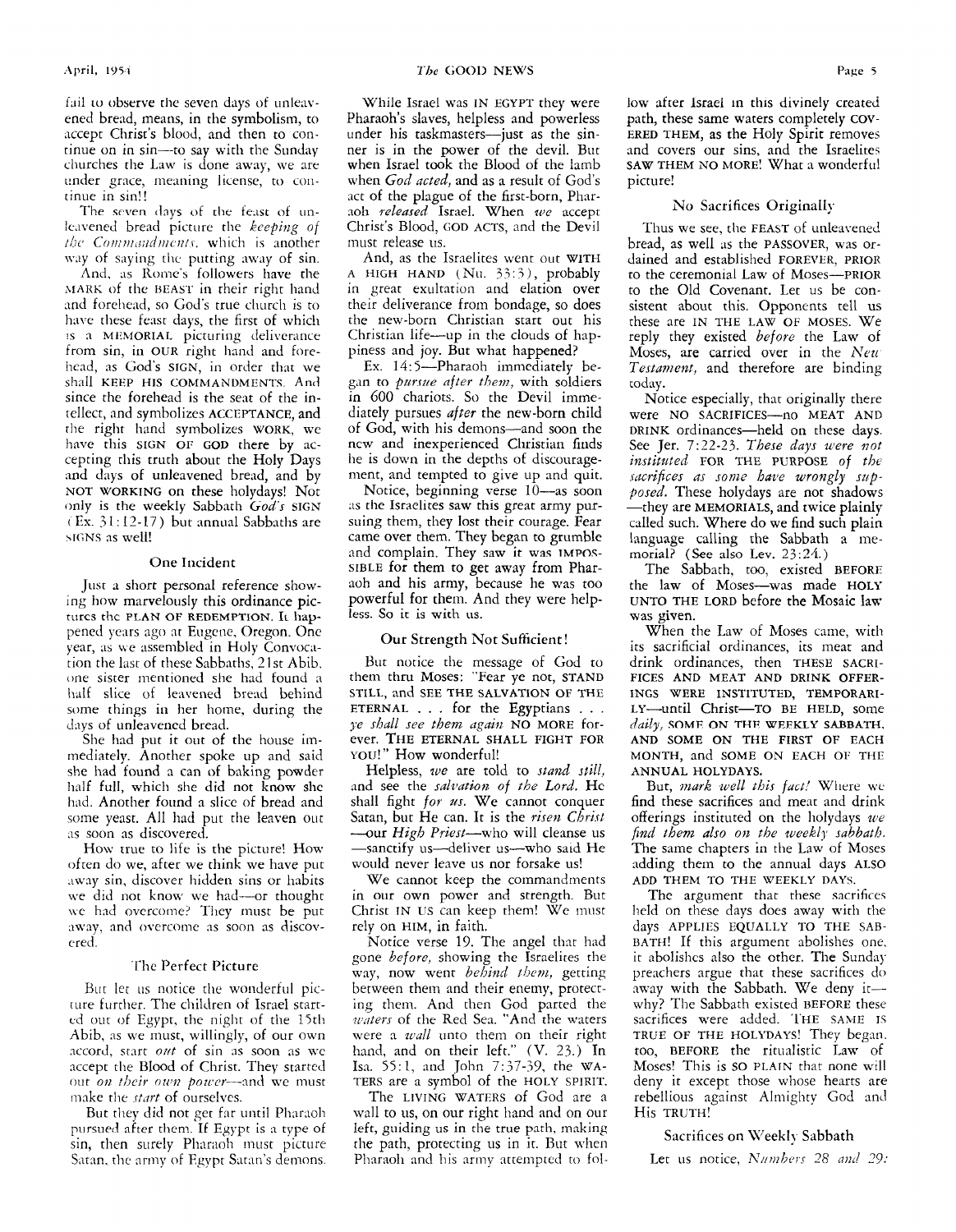**Fim, the** offerings by **fire** DAY **BY** DAY, the "morning-evening'' sacrifice. Second, verses 9-10, burnt meat offerings, and drink offerings every SABBATH. Third, verses 11-15, NEW MOONS. Then, verse 16, to end of chapter *39,* the annual days.

Now **we** know these **MEAT** AND DRINK offerings, by fire, were TYPICAL, and were DONE AWAY. But are the seven week days DONE AWAY? Is the weekly SABBATH done away? Is the first day of each month DONE AWAY? Only in BABYLON-not in God's sight. Then neither are the annud HOLYDAYS OF THE LORD done away!

The *sacrifices* were typical, and they came with the Law of Moses, and they WENT with it. **But** the DAYS on which they were held were *not* typical, did not come with the Law of Moses, and did not go with it.

The DAYS are binding FOREVER! As the Sabbath is a MEMORIAL, so are the Holydays!

#### Commanded in New Testament

And now we wish to show a NEW TESTAMENT COMMAND—more plain, innre direct, than any we can find **for** the weekly Sabbath-to keep these annual HOLYDAYS!

Observe again Num. 28: 16-17: "IN the founcement day of the first month is the PASSOVER of the Lord. And IN the *of this 7tionth is the*  FEAST: seven days shall unleavened bread be eaten."

This FEAST was not the 14th, but the 15th. It was the PASSOVER, when the I AMB \v,is killed, that *wiis* the 14th. The daylight part of the 14th was the PREP-ARATION for the FEAST. (Mat. 27:62; **Mk.** 15:42; **I.k.** 23:54; **Jno. 19:14.**) (NOTE, **in JCSUS'** day the Jews celebrated *their* passover one day late according to the tradition of the elders-John 18:28.)

Let us get this point thoroughly established in our minds, for if this is rrue, **as** it is, THEN **ALL** OF THESE DAYS ARE STILL BINDING UPON US, BY NEW 'I'ESTAMFNT, **;IS** well as Old Testament AUTHORITY!

Notice Mat. 26:5: The Jews, conspiring to kill Jesus, said: "Not on the **FEAST** DAY, lest there be an uproar among the people." They hastened so thcy could take and kill Him the day *before* the feast, or on the 14th Nisan.

**Mark 14:2 says the same thing. Now** to establish that *tbc feust duy* was the day *after* the Passover festival, and that it was *the high day Sabbath*-the day AFTER Jesus was crucified, notice John 13:29: "For some of them thought, because **Jiiclns** had the bag **(was** treasurer -Fenton), that Jesus had said unto him, Buy those things that we have need of against the FEAST." This was at the Passover supper. They thought Jesus was sending Judas out to buy provisions to prepare for the **FEAST.** *Swoly this proves the FEAST was the following day -the IJth Nisan,* as all these Scriptures positively affirm.

Now let us examine carefully I Cor. *<sup>5</sup>*: 7-S. Churches have applied this to the PASSOVER. Notice it does not say, nor apply to, PASSOVER Mat all. Let us willingly, prayerfully, study to see what it does say:

"For even Christ our Passover is sacrificed for us: *therefore* **LET US KEEP**  THE **FEAST."** Notice it. Because Christ, our Passover, has been sacrificed, *there*fore let us of the NEW Testament dispensation---BECAUSE Christ has died--keep, **WHAT?** Notice it! NOT the Passover, which **was** on the 14th Nisan-but *let us keep the FEAST*-which was the *IJth!* The high-day Sabbath of John 19: jl! The annual **HOLY** DAY. And, in a larger sense, the FEAST included **all** seven of the days of unleavened bread, **in**cluding the SECOND Holy Day, or Sabbath, on the 21st Nisan! We cannot escape this, if we are yielded to the Lord **and** the Word of God! Thcrc **it is,** in plain language, in the New Testament! Because Christ was crucified, therefore let US keep the FEAST! The 14th was die Passover, but *iiz the lSth duy* of *this iidouth is the* **FEAST!** Let us no longer apply that ro the Passover, for it SAYS "feast."

#### Da) **s** of LJnleavened Bread KEPT **BY PAUL** and NEW TESTAMENT **CHURCH**

It is faithfully recorded in the New Testament that, during the period its history covers, the Church was keeping those days!

**In** Acts 20:6, **"we** sailed away from Philippi AFTER THE DAYS OF UN-LEAVENED BREAD." Paul and companions plainly had observed the days of unleavened bread at Philippi. The Holy Spirit could never have inspired such words otherwise.

Notice also Acts 12:3-4: "Then were the days of unleavened bread . . . intending after PASSOVER (see Greck) to bring him forth *to* the people." Could the Holy Spirit have inspired the direct affirmation, *"Then* WERE the days of unleavened bread" if those days had, in God's sight ceased *to* exist?

Notice, it is not any blinded Judaizers, ignorant of what was abolished, making this statement-it is Almighty God saying it thru inspiration of the Holy Spirit. This was YEARS after the crucifixion. The days of unleavened bread still existed, *or* the Holy Spiric could not have inspired *"Then* WERE the days of unleavened bread."

## Name of Our Church

#### *(Coiztinzied from 9uge 3)*

dicated. Thus when speaking of the entire Church, including all its individual members on earth, the name is "The CHURCH OF **GOD."** 

1) Acts 20:28, the admonition to elders to "feed The CHURCH **OF** GOD."

2) **I** Cor. 10:32: "Give none offense, neither to the Jews, nor to the Gentiles, nor to THE CHURCH OF GOD."

3) I Cor. 11:22: ". . . or despise ye THE CHURCH OF GOD, and shame them that have not?"

4) Gal. 1: 13: Paul writes, "I persecuted THE CHURCH OF GOD."

*<sup>5</sup>*) I Cor. **15** : *9,* same as above.

Where one specific local congregacion is mentioned, it is called "The CHURCH OF GOD," often in connection with the PLACE of location.

6) **I** Cor. 1 :2: "The CHURCH OF COD. which is at Corinth."

7) 2 Cur. 1: **1:** "The **LHUHCH** OF GOD: which is at Corinth."

8) Speaking of a local elder of a local church: "For if a man **know** not how to rule his own house, how shall he take care of THE CHURCH **OF** GOD?"

*9)* Here the name applies to the *bziikling,* or *home* nf meeting: I Tim. 3:15: ... that thou mayest know how thou ought to behave thyself in the *house* of God, which is THE CHURCH **OF** THE LIVING GOD." Here it is the Cliurch of *tbs Liiling* God.

And, finally, in speaking of the local church congregations collectively, not as one general body so much as all the single organized local churches collectively, the Bible name is THE CHURCHES OF GOD.

10) I Cor. 11:16: ". . . we have no such custom, neither THE CHURCHES OF GOD."

11) I Thes. 2:14: "For yc, brethren, became followers of THE CHURCHES OF GOD which IN JUDAEA are in Christ Jesus."

12) *2* Thes. *1:4:* "So that we **oiir**sclves glory in you in THE CHURCHES OF GOD."

Our members should realize that there are *severul* religious denominations who claim the name "Church of God." We should bear in mind that *all* sects of this world have *some* truth, though mixed with error. Several have found the truth about the true NAME, and use it. As long as God allows this we can have nothing to do with it.

It is *because* of this fact, and BECAUSE it is Scriptural to include with the name the designation of PLACE, such as "The Church of God at Corinth, " that we incorporated under the name "RADIO CHURCH OF GOD." The broadcast started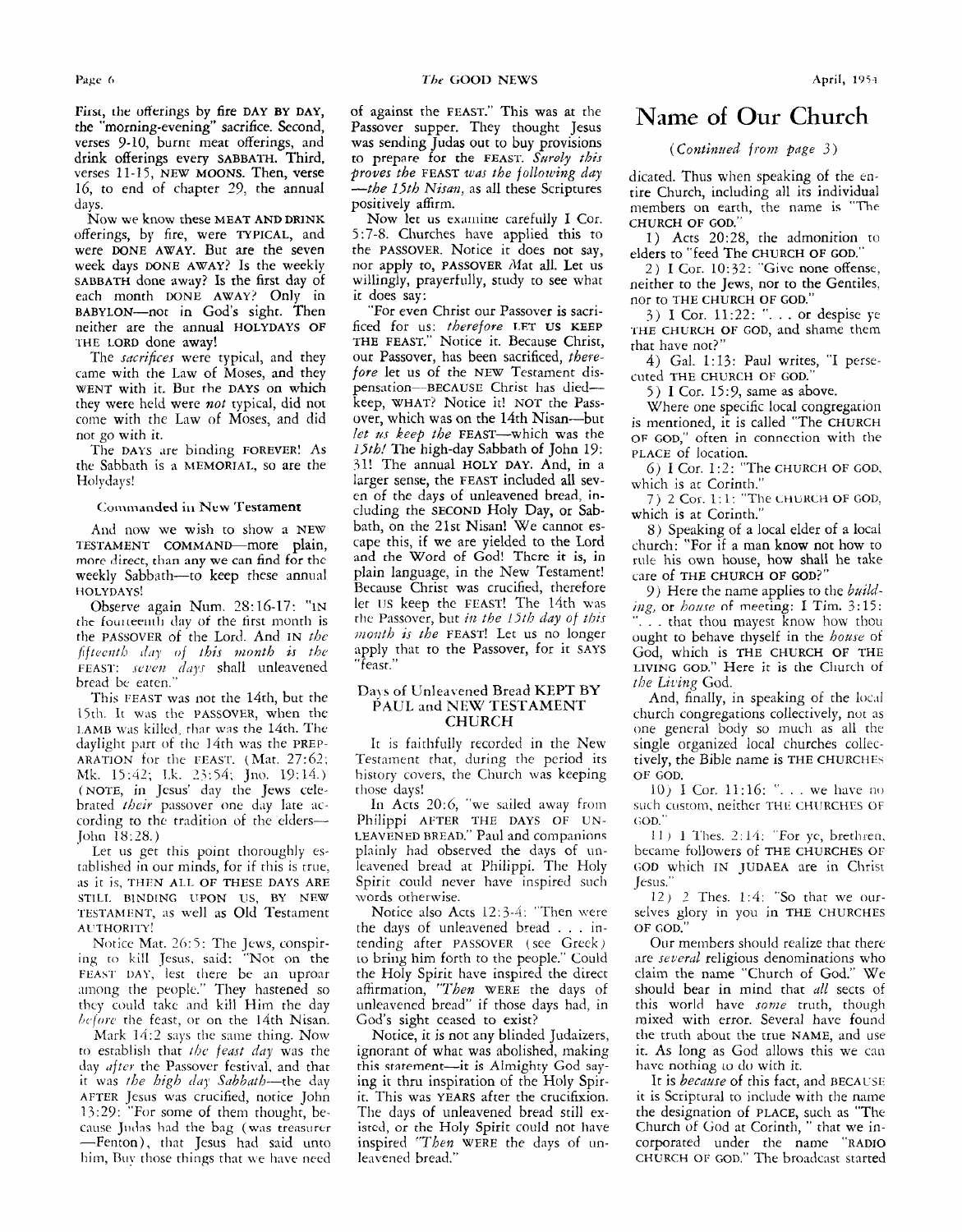.Ai-ril, **1'95 i** 

out in 1954 **as** "'l'he Radio Church of God." By the time we were forced to incorporate in order to be subject to the powers of human government as the Bible instructs us to be, this name had become nationally known. Because others already were incorporated in the state as "The Church of God," we were not allowed to incorporate under that name alone. Since the radio work was the main function of the church-and at the time it was, primarily, a church over the radio, rather than in any one or several church buildings-and since it **was** entirely Scriptural, we incorporated under *the* rime "RADIO CHURCH OF COD." We may, someday, be able to alter this to "The Chiirches of God."

But, regardless of technical names of the incorporated work, the name of the CHURCH to which you belong-that general body of all the individuals in the world who collectively form the true Body of Christ-Is THE CHURCH OF  $GOD$ 

Tell your friends and acquaintances the TRUTH-do not be ashamed of God! -Tell them you are a member of *God's Church!* You may say that Herbert W. Armstrong is your pastor, but NEVER say you are his follower. You must follow CHRIST, even as **HE** followed the Father! We who have been called by God to minister his truths to you are your servants and teachers-we must constantly use God's word for just the very purpose it is profitable-for correcrion and reproof. It cuts like a twoedged sword. But if you accept this correction you are not obeying human beings-you are obeying **COD** for you need only accept correction and reproof as it comes from God's inspired Holy Word!

Finally, when anyone asks you what Church you belong to, tell them "THE CHURCH OF GOD." The world-wide evangelistic *work* of the Church is incorporated under the legal name "RADIO CHI'RCH **01:** coD"-but the TRUE CHURCH is *not* merely a legally incorporated society, but a SPIRITUAL ORGAN-Isht entirely separate from human political jurisdiction **or** control. It is GOD'S Church, ruled by GOD'S GOVERNMENT, as God Himself governs through those of His choosing. Although our world-wide activity in carrying out Christ's Great Commission must conform to legal requirements of organized human government of THIS WORLD, and, therefore, is legally named for purposes of dealing with men's political power the "RADIO SPIRITUAL ORGANISM which is God's true Church on earth, SEPARATE from this world though *in* it, is named THE CHURCH OF GOD. That is the Church to which we belong! CHURCH OF GOD," that great over-all

## Healthful Uses for Honey

*by Zsabell Noeh* 

o YOU know the reasons *why* honey is good? Of course, honey tastes good. But it has other qualities that make it the best sweet yoii can eat.

Let us begin by comparing it with sugar. The cane and beet sugars which yoti buy consist of a type of sugar called *mcrosc.* The blood CANNOT absorb this sugar. Therefore it must first be broken down into two simple sugars by digestion. These simple sugars are levulose and dextrose. Honey does not require this digestion because it is already in the form of levulose and dextrose when you eat it. That is why honey supplies energy so quickly. It also explains why honey is sometimes recommended to diabetics if the disease is not advanced. Persons afflicted with heart ailments often find that honey relieves the ueakness they suffer.

#### Some Practical Uses

For a quick-energy drink, you can mix one teaspoon or more of honey with **a**  cup of warm water-or, better still, mix it with a little hot water first to dissolve it, and then add cold. Fresh lemon juice may be added, or fruit juice can be used instead of water. Ill or well, you will find that **this** supplies quick refreshment without the detrimental effects often felt from coffee and cokes.

For use in INFANT FORMULAS honey has no equal. It tends to correct both diarrhea and constipation, and does not ferment in the stomach. Though no definite statement can be made yet, *recent stadies seem to show that babies get the full benefit* of *the calcium in milk when honey is used in place of*  sugar or syrup. The amount recommended is one or two teaspoons of honey in eight ounces of food.

Honey often crystallizes when it **is**  chilled or when it stands **a** long time. Only the dextrose sugar crystallizes; the levulose sugar remains liquid. The honey may be restored to its liquid state by placing the can in water no hotter than the hand can stand. Place a jar ring or other object under the can so that it does not touch the bottom of the vessel containing the hot water.

Honey is the only unrefined sweet obtainable. It is best used uncooked because cooking or baking destroys thc vitamins and enzymes in it. Plain, or whipped with soft butter to make "honey-butter," it is an ideal spread for bread. It can be added to some foods, like fruits, AFTER *they me* cooked for immediate table use.

#### Honey a5 a Sugar Substitute

In any recipe honey may be substituted for sugar provided allowance is made for the moisture it contains. Since honey **is** about eighteen per cent moisture, the liquid called for in the recipe should be reduced by *3* tablespoons for each cup of honey used in place of a cup of sugar.

The *cake* and *cooky* recipes which follow were made with ordinary *whole wheat flour.* If you have it, whole wheat pastry flour will make lighter cakes and cookies. Sift the flour twice. If large flakes of bran remain in the sifter, put them in a jar and **use** later, in **muffins**  or other recipes calling for bran flakes.

Clover or similar mild honeys are best in recipes that do *not* call for spices. You **will** find it **easier** to measure if the measuring cup is first oiled. Or you can use the same cup to measure the honey as you used to measure the shortening.

Now, here are some recipes. Use standard measuring cups and spoons. **All** measurements are level.

This recipe can serve as a base for fruit or vegetable salad or it can be eaten plain with cream.

#### Lemon **Gelatin**

- 1 envelope **(1** tablespoon) plain gelatin
- $\frac{1}{4}$  cup cold water
- 1 cup hot water
- $\frac{1}{4}$  cup mild honey
- Grated rind of  $\frac{1}{2}$  lemon
- $\frac{1}{2}$  cup cold water and  $\frac{1}{4}$  cup lemon juice

Soften the gelatin in the  $\frac{1}{4}$  cup of cold water. Add the hot water, lemon rind and honey. Stir until gelatin and honey are dissolved. Add the cold water and lemon juice. Chill.

**Any** fruit juice desired may be substituted for the water. If it is a tart juice, omit the lemon juice and rind. One-third cup of honey may be used if a sweeter product is desired.

#### Honey Salad Dressing

- $1$  can  $(10\frac{1}{2}$  oz.) tomato soup
- 2 teaspoons paprika
- '/2 cup peanut, soy or olive oil
- $\frac{1}{3}$  cup mild honey
- 35 cup lemon juice
- 1 tablespoon wine vinegar or additional lemon juice
- 1 tablespoon grated onion These may be added if desired:
- Dash of garlic powder or half a clove of garlic